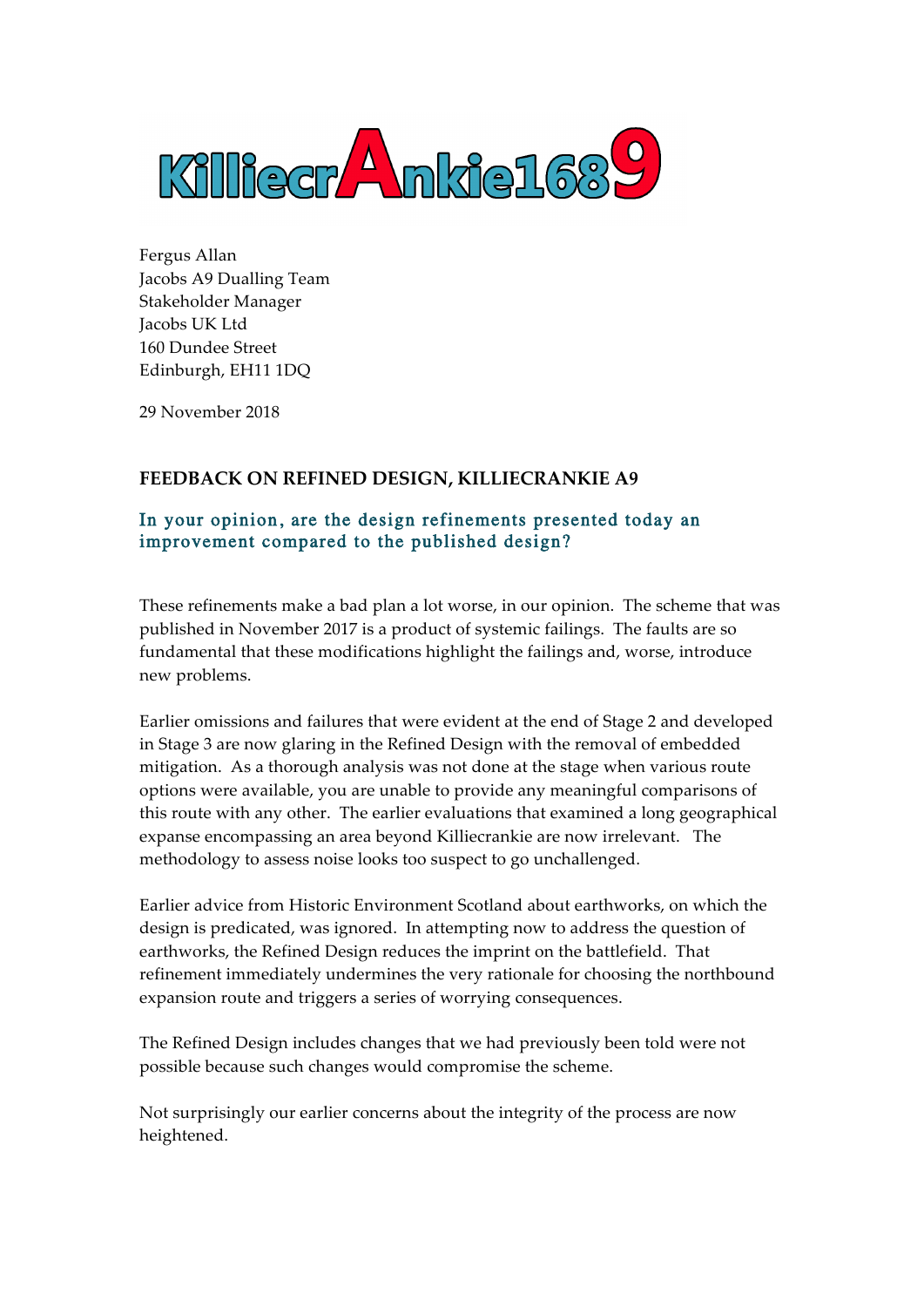No figures were available at the public information event to support the claim that the refinements will not alter any of the impact assessments stated in the Environmental Statement. We still await evidence to substantiate the claim and have ordered our feedback by topic (rather than refinement) to try to show what has informed our opinions.

## **Cost**

The planned alignment was chosen because of cost benefits that would accrue from using large amounts of excess infill. The amount of infill required has now been reduced by a third so presumably the cost benefits have shrunk. No data on cost was available at the information event in Killiecrankie.

At Stage 2 the estimated cost for this section of road was between £222.5m and £339.7 million. At that time, the estimated cost of northbound expansion (from the tie-in to the existing dual carriage to the Glen Girnaig underpass) was approximately £30m lower than the cost of widening on the southbound carriageway.

## **Visual / landscape**

Removing the visual mitigation that was embedded from an early stage is significant. It has implications for the historic environment and for the landscape. This topic is only concerned with aesthetics.

Removal of the wide embankments will have an adverse effect on the scenic vista. According to the Environmental Statement, this geographical area has been assessed as high value for quality of landscape, scenery, rarity, cultural interest and recreation. In earlier planning stages and repeated in the Environment Statement, grading out was considered one of the best ways to retain the key landscape characteristics within an area that has to meet the demands of the Cairngorms National Park and Loch Tummel National Scenic Area.

In reducing the imprint, the gradient of the embankment switches from gentle to steep. That not only fails to protect the prized landscape qualities but also accentuates the new road infrastructure and thus worsens the visual impact.

The Environmental Statement identifies the existing A9 road as the only negative character attribute in the landscape in the Killiecrankie area. Emphasising the new and bigger road infrastructure with unnaturally steep embankments in an elevated location must exacerbate the situation.

In the area that starts at the Old Faskally underbridge and runs to just beyond Blair Atholl, the Environmental Statement rates the landscape/visual impact as adversely Moderate/Substantial in the first year of the new road's opening. That was when it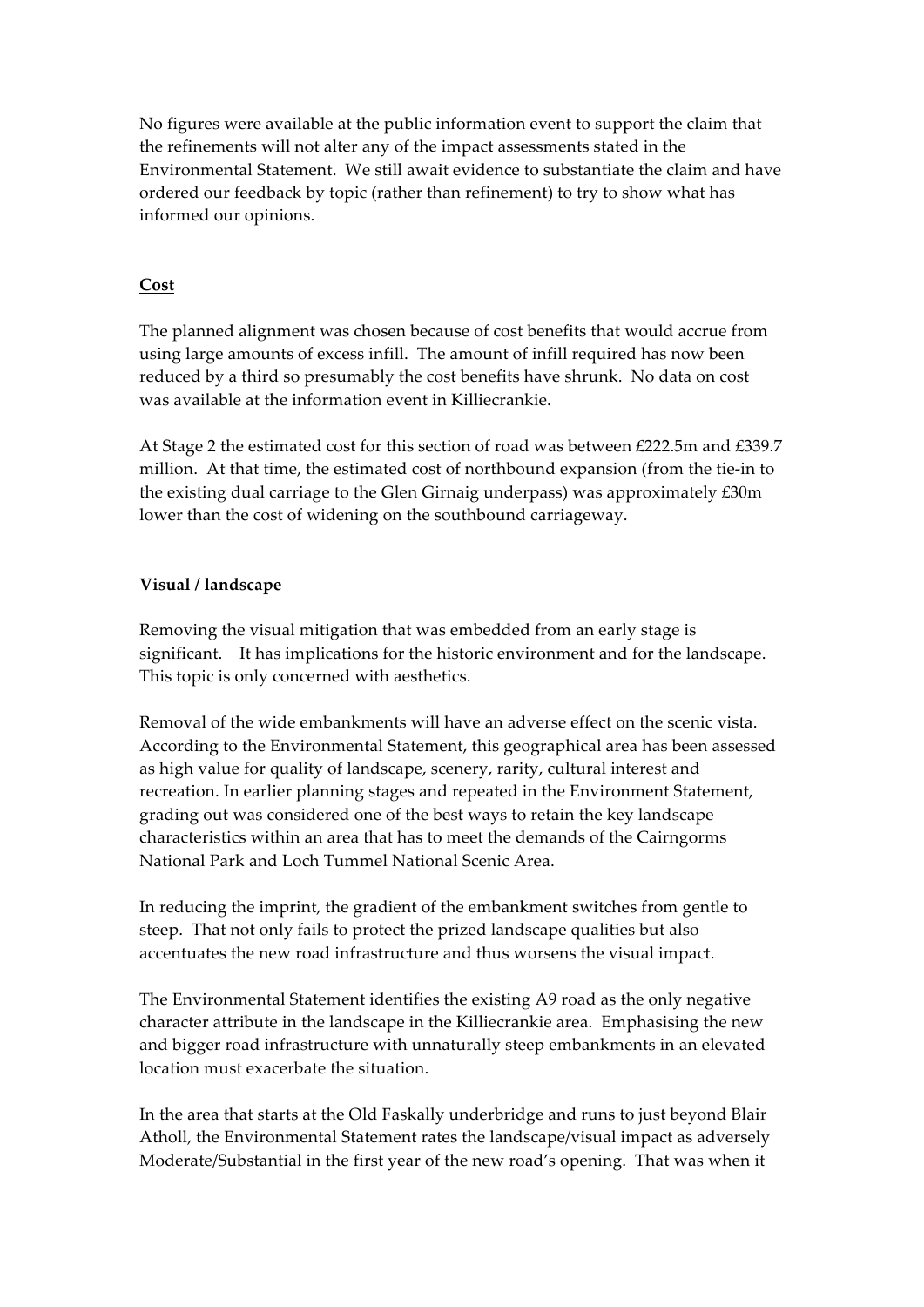was designed with gentle, mitigating, embankments. As the Refined Design steepens the embankment – in some parts dramatically – all the way from the Girnaig to Aldclune, the impact must be significantly more adverse.

Of course, the methodology that has been employed to assess visual impact may rescue the plan, again, from an inconvenient detail. We noted that Stage 2 assessments managed to hide the fact that northbound widening would remove virtually all the roadside tree cover that exists in Killiecrankie. Perhaps you are again relying on assessing a long section of the road to arrive at an 'average' assessment label for each short component area. If so, this latest exercise proves how misleading or negligent it is not to measure the impact on the Killiecrankie battlefield area as a single, separate unit and make that assessment known to all interested parties.

Another big change to the visual impact will be the removal of the proposed bund and the construction of 2 separate stone walls on the northbound verge. That removes the opportunity for tree planting and sharpens the profile of the new construction in the landform. The stone walls are not located where the bund was going to be. The gap between the walls is at an area that would have been obscured by the bund in the previous plan but it offers the road user an open view across the field. We understand that this is to provide a high quality visual experience for travellers. At 70mph drivers will get a 7 second glimpse of the attractive view.

Meanwhile, residents who overlook the road and who already bear the brunt of the adverse impact because of the changed landform at Aldclune, the loss of mature woodland around the Girnaig and Chluain, the loss of trees around Urrard House and along the verge of the existing road plus the loss of the plantation at Aldclune junction will overlook highly prominent and unmitigated road infrastructure.

In view of the fact that the Refined Design only relates to Killiecrankie, we would expect proper visual/landscape assessments to be done so that residents and the statutory bodies who are responsible for protection of the landscape understand the impact.

The Refined Design will change the look of the road and its visual impact so radically that we would expect the proper assessment to be made available to all organisations responsible for tourism.

#### **Noise**

The loss of a replacement bund must make a difference to noise in Killiecrankie. We note that you say that the noise will remain within the Environmental Statement assessments. We have already expressed scepticism that the noise mitigation offered by the replacement bund would match the level given by the existing bund.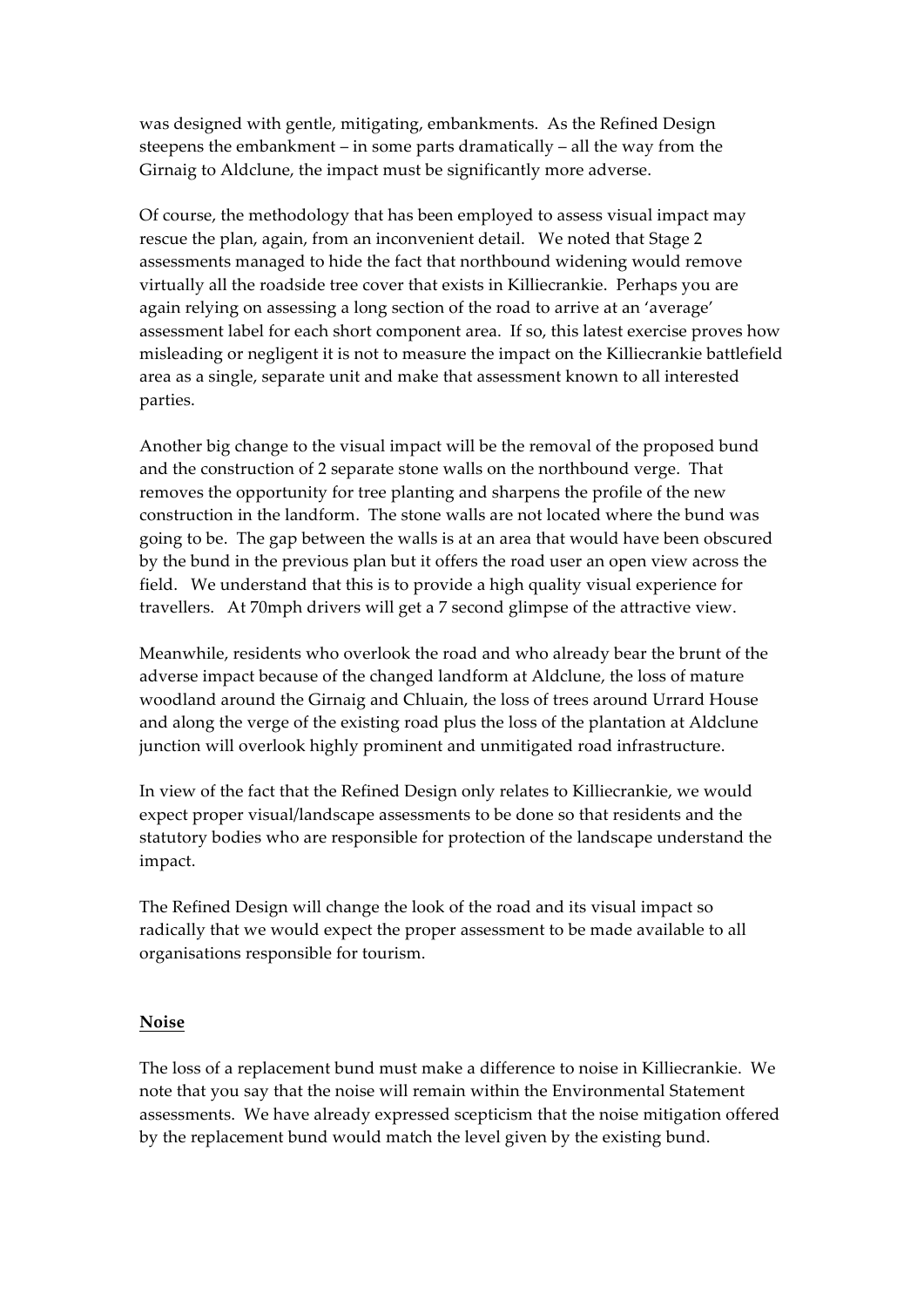We were informed earlier that the bund was included in the noise modelling used at Killiecrankie. You have not explained to what extent the noise attenuation will be reduced by not having a bund nor the noise impact on those who previously were protected by the existing bund.

Stone walls reflect noise. The bund would have absorbed noise. You have not explained how you have calculated the extent that noise will be reflected nor how dwellings overlooking the road will be affected by this change in noise mitigation.

According to the Environmental Statement, earthworks offer noise attenuation. Earthworks of the published scheme were included within the 3D noise model. You have not explained to what extent the replacement of wide embankments with steep slopes will increase noise levels for the entire Killiecrankie community.

In approaching the slip-road at the Aldclune junction, vehicles need to slow down and change gear in anticipation of coming off the main road. This creates louder noises of a chaotic nature. It is a source of extra disturbance for those within hearing distance. The slip road has been shortened because the anticipated speed of traffic using it will be slower than originally calculated. The deceleration required by vehicles wanting to leave the A9 may need to start earlier or be more rapid. In any case it would start at the part in the road where the existing bund is and where the replacement bund would have been. You have not explained if this scenario has been factored into the noise impact assessment.

The same applies to vehicles using the proposed south-bound lay-by. The noise of vehicles decelerating to enter the lay-by and accelerating to re-join the road will no longer be mitigated by a replacement bund. You have not explained how this has been assessed.

We note that this source of noise on the existing northbound lay-by is mitigated currently by the existing bund where Low Noise Road Surface (LNRS) is already in use. Creating a northbound lay-by in the vicinity of the Girnaig will introduce an additional source of noise.

On re-reading how noise modelling was applied at Killiecrankie in the Environmental Statement, we note that you tested actual, measured noise levels at 11 sample points against model-predicted noise levels at the same locations. You were satisfied that results showed that "at nine of the locations there is a reasonably good correlation" of a difference of less than 2dB [Chapter 17.3.6 and Table 17.10] In fact, only four of the 11 locations showed a difference of 2dB or less.

We do not understand how you can claim a "reasonably good correlation".

We also note the explanations given for calculations at two locations where the correlations were poor. In one case, a dense line of trees provided unexpected noise attenuation. This suggests that the noise modelling does not factor in noise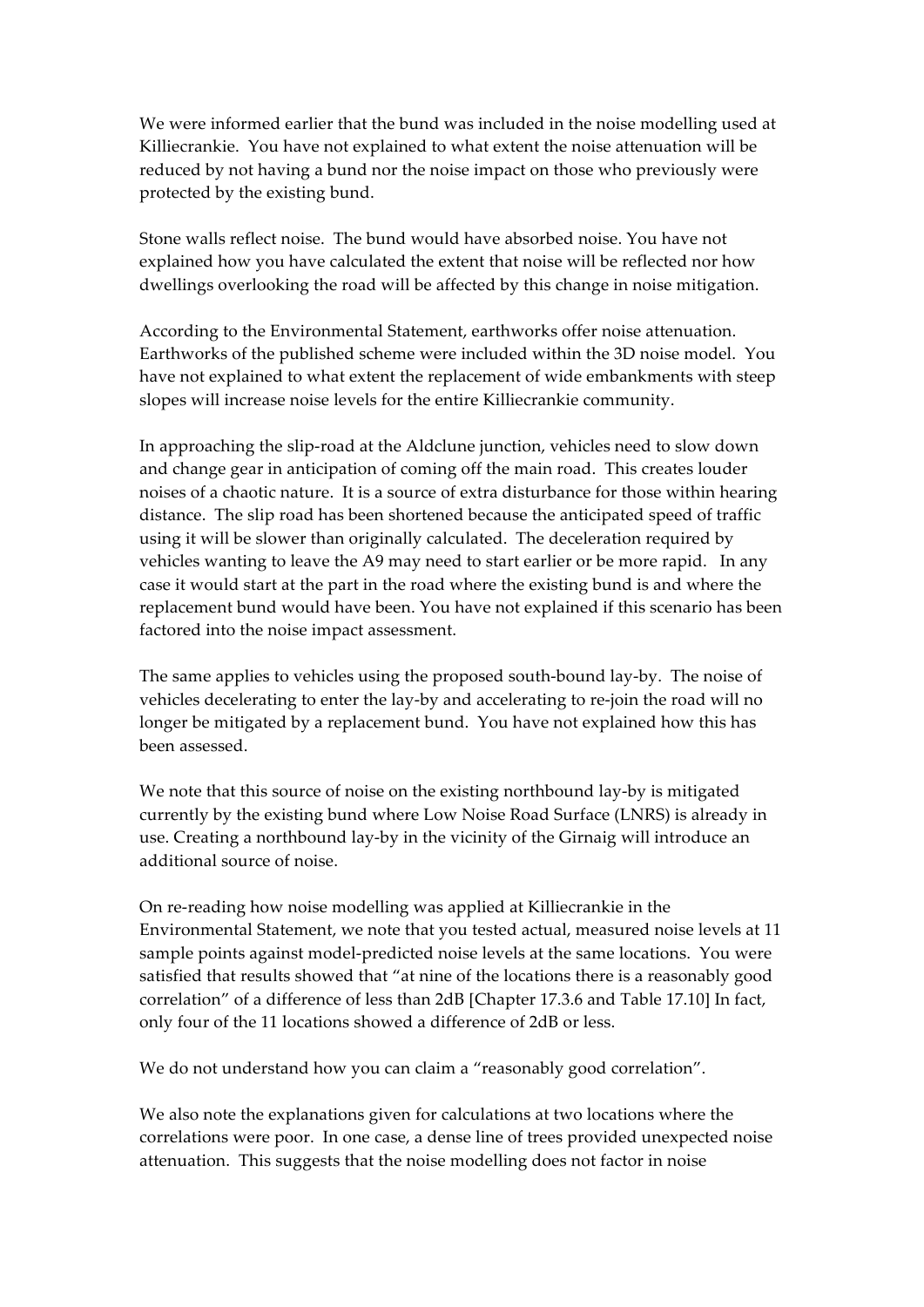attenuation from trees or the impact caused by their removal. In the other instance, the poor correlation was explained by garden structures providing some noise screening. We have seen diagrams of only two dwellings used in noise modelling. One of the diagrams included a structure that was no longer present and omitted two structures that did exist. This suggests that maps used for noise modelling are not up-to-date.

As we are not confident about the Environmental Statement's noise statistics nor have any data about the amount of noise attenuation that will be lost with the removal of the replacement bund and reduction in earthworks, the whole question of noise impact is baffling. Extending the use of LNRS for the whole stretch rather than restricting it to the part where it already exists is insufficient comfort. To regain credibility, a noise impact assessment for the Refined Design is required for the Killiecrankie area.

We understand that the future road operator has obligations relating to noise. If so, such an organisation would require credible noise assessments now.

## **SuDS**

When residents asked about removing or reducing SuDS on the battlefield, we were told that the locations were "optimal" and that it is a requirement to have three separate drainage catchments through the Killiecrankie section. In a letter of July 2017, Jacobs wrote, "If any of the SuDS ponds were to be located elsewhere this would be to the detriment of the design and result in greater environmental impacts to the surrounding area."

HES complained about the location of SuDS ponds and asked for them to be reduced in scale or removed from within the Inventory boundary. One basin has been removed and another – still within the Inventory boundary -- has had its capacity doubled. We understand that this arrangement is more difficult to maintain but "does not compromise road safety".

We must deduce, however, that the Refined Design for drainage is sub-optimal, detrimental to the design and results in greater environmental impacts to the surrounding area.

#### **Lay-bys**

The fact that lay-bys remain in the Refined Design in spite of requests from HES for their removal is a disappointment but not a surprise. It only confirms what we understood at the end of Stage 2 when it was revealed that lay-bys were considered but not assessed at that early stage. It is now apparent to all that the infill design had a bonus of being able to accommodate lay-bys. The closure of a northbound lay-by between Pitlochry and Killiecrankie and its relocation at Killiecrankie was an integral part of the design for Killiecrankie before the public or HES were informed.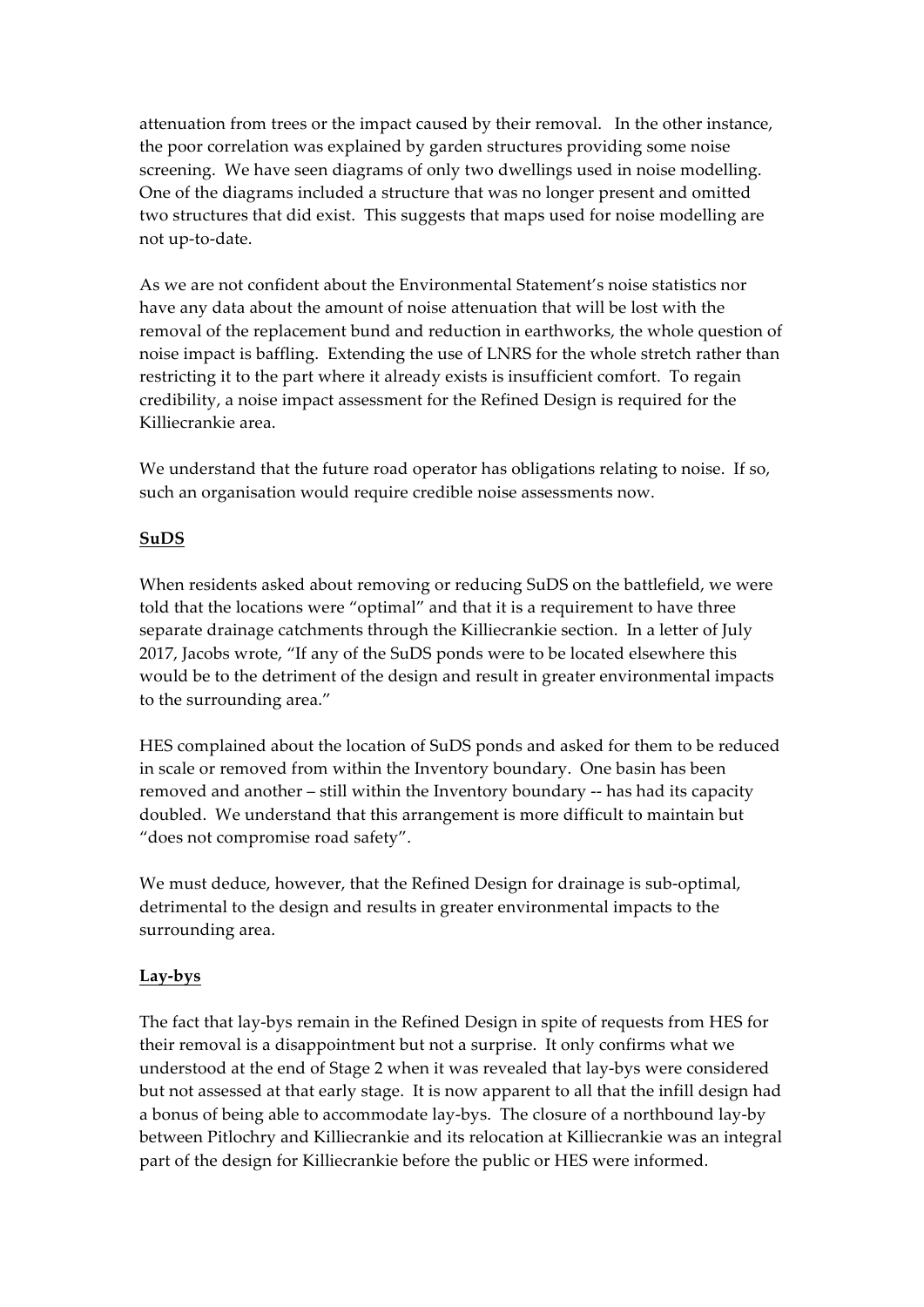The first occasion that residents had to object formally to lay-bys was when the Stage 3 design was finalised.

Had designers wished to respect the historic environment, they would have acknowledged that upgrading the road on the battlefield was an opportunity to enhance the site by removing the existing lay-by. Instead they made the situation worse by adding a new one. The siting of lay-bys is an indictment of Transport Scotland's attitude to the historic environment and those who seek to protect it.

## **Battlefield**

In spite of HES's warning about the use of significant earthworks, the route option that was chosen at the end of Stage 2 was predicated on using earthworks to build up the new infrastructure to the level of the existing road. Even at Stage 2 it incorporated extra earthworks as embedded landscape mitigation. Finally, a replacement bund was planned to provide noise attenuation for residents. In total, this amounts to a disastrous design flaw that has been evident for years.

Changes to earthworks will undermine the design, reduce noise attenuation and have an adverse impact on the landscape. Yet when HES asked in its objection to the published design for a reduction in the imprint, those considerations went by the board in an effort to appear to be protecting the historic environment.

However, there is now a more adverse impact on the historic environment. The road will become highly prominent. The Environmental Statement already recognised the severance of the area around Raon Ruairidh Redoubt from the area to the south. The Refined Design will make the road extremely conspicuous all the way from the Girnaig to Aldclune, reinforcing strongly the severance the entire length of the core of the battlefield.

We continue to believe that the path that the new road will follow is the most important part of the battlefield. Nothing in the recent archaeological surveys has caused any change to our interpretation of battle events nor to the narrative in the Inventory of Historic Battlefields. The recent results have failed to strengthen the assertion in the Environmental Statement that "it has been clearly established that the main body of fighting took place to the north of the A9". We continue to disagree with that assertion.

The 5 historic assets that we have identified in the path of the new infrastructure will still be damaged if not destroyed.

• **Lagnabuaig Settlement and Redoubt**. We note that Jacobs continues to dismiss this from consideration because excavations done in 2003 found evidence of a barn used in the 19<sup>th</sup> century there. According to the Inventory,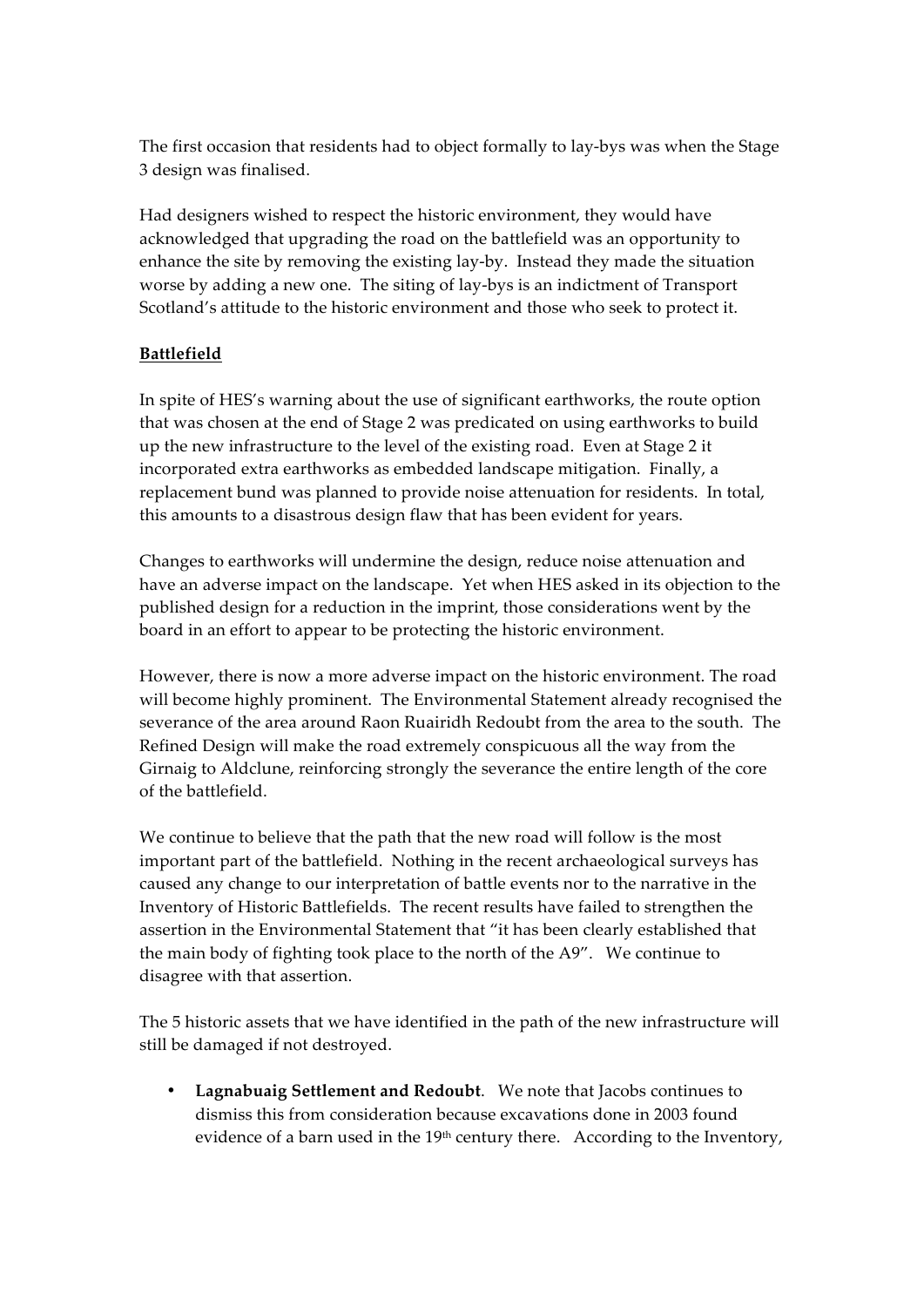it is possible that some buildings of Lagnabuaig were used as sniping positions. As the Lidar (Light Detection and Ranging) data shows, the Lagnabuaig area was heavily disturbed when the A9 was originally built. This should serve as a warning of damage foretold.

- **The Memorial Cairn**, sometimes called Tomb Clavers. The Glen Girnaig underpass will be reduced a little in size as the shorter slip road for the junction will now start after the bridge. The steeper embankments will have a more adverse impact on the character of the place where commemoration services are held. We understand the importance of Low Noise Road Surface (LNRS) in noise mitigation. It is hard to understand how the removal of the replacement bund will not have an adverse impact on noise when taking into account that LNRS is already in place from ch2298 to ch2622 on both existing carriageways near the Memorial Cairn.
- **Raon Ruairidh Settlement and Redoubt**. The removal of the bund and creation of steep embankments will release a ribbon of land approximately 22m wide that would otherwise be swallowed by the road scheme. This refinement belatedly acknowledges the importance of the key location in the battle. The reinforced sense of severance is unacceptable at the heart of the battlefield.
- **B-listed Garden and Wall at Urrard.** The bottom of the newly proposed steep embankment will be a couple of metres from the wall. It is hard to see how Perth and Kinross Council can change its view that the proposed work will result in a permanent visual intrusion on the setting of the walled garden.
- **The stepped terraces and terrain alongside the northbound carriageway of the A9 between the Garden Wall and the Allt Girnaig.** Our current understanding of the choreography of the battle has been strengthened by the data now available online. This is the pivotal area of the battlefield where the outcome was decided. The design refinements will change the topography and worsen the impact on the key landscape, affecting the integrity and legibility of this asset because the feature will be obliterated.

#### **Omissions**

The Refined Design only addresses the size of the imprint. The DMRB process facilitates a biased approached. Consequently it was possible to ignore the question of protecting the battlefield and the concerns of the Killiecrankie community while developing a particular route. Having committed to a particular route option years ago without completing all the studies necessary to inform decisions, the Refined Design cannot fill the gaps.

Consequently, we note that there has been no attempt:

• to consider whether the overall alignment within the Inventory boundary is the most appropriate;